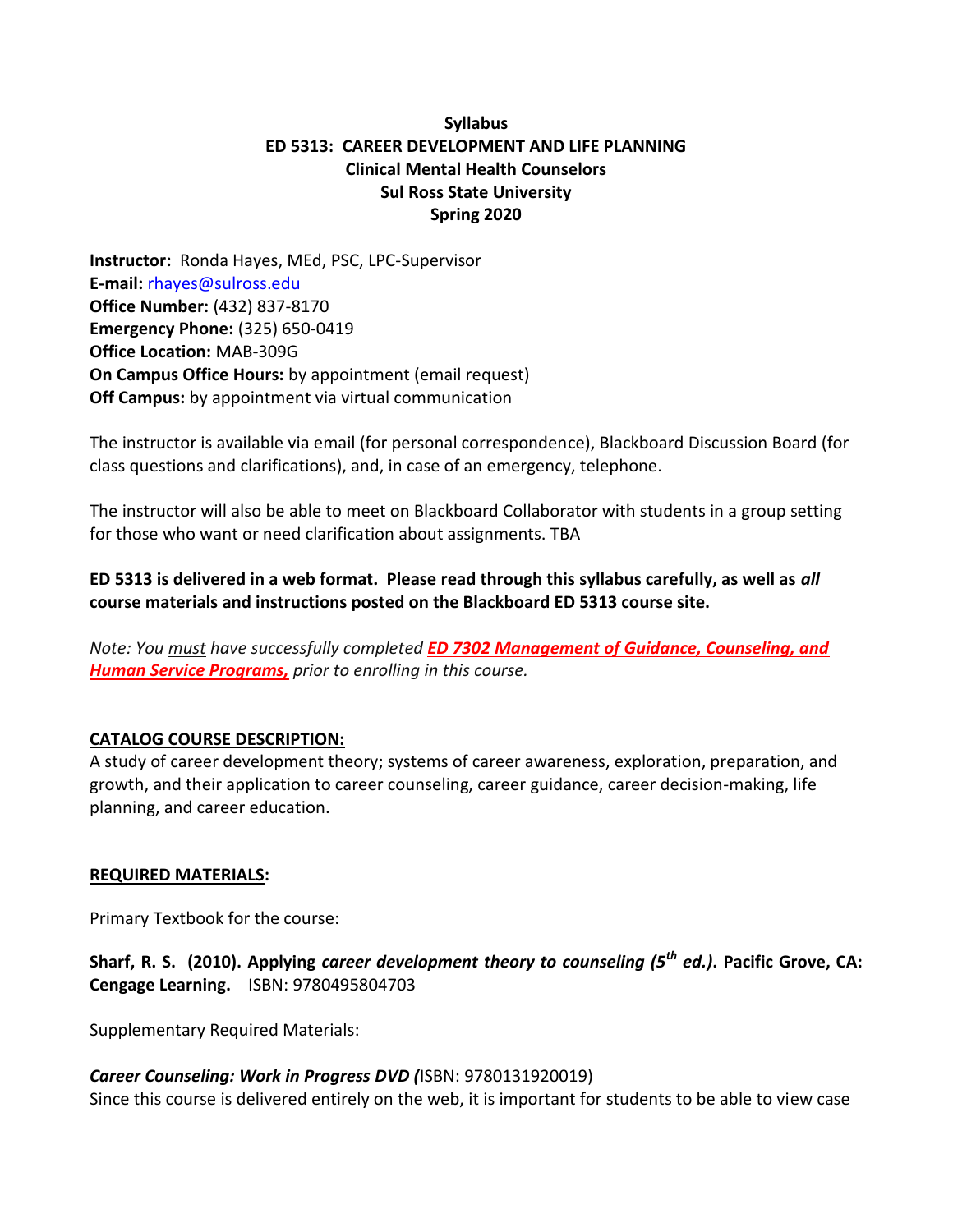studies of clients experiencing actual career counseling. Students will observe the career counseling process from the initial counseling session through termination in order to see career counseling techniques modeled by experts. This information will assist students in writing their career program for this course and in practicing career counseling in the World of Work. This DVD can be ordered from the publisher's website at www.mypearsonstore.com , at Amazon.com (can be purchased used at a lower cost), or new/used via other online book vendors.

# **American Psychological Association. (2010). Publication** *manual of the American Psychological Association* **(6th ed.). Washington, DC: American Psychological Association.**

.

|          | <b>CACREP STANDARD</b>                         | <b>ACTIVITY</b>             | <b>SLOs</b>      |
|----------|------------------------------------------------|-----------------------------|------------------|
|          | <b>Foundations</b>                             |                             |                  |
| 2.F.4.a. | theories and models of career                  | Textbook                    | SLO <sub>1</sub> |
|          | development, counseling, and decision          | Exams                       |                  |
|          | making                                         |                             |                  |
| 2.F.4.b. | approaches for conceptualizing the             | Textbook                    | SLO <sub>1</sub> |
|          | interrelationships among and between           | Exams                       |                  |
|          | work, mental well-being, relationships, and    |                             |                  |
|          | other life roles and factors                   |                             |                  |
| 2.F.4.c. | processes for identifying and using career,    | Resources/Referrals         | SLO <sub>5</sub> |
|          | a vocational, educational, occupational and    |                             |                  |
|          | labor market information resources,            |                             |                  |
|          | technology, and information systems            |                             |                  |
| 2.F.4.d. | approaches for assessing the conditions of     | <b>Site Visit</b>           |                  |
|          | the work environment on clients' life          |                             |                  |
|          | experiences                                    |                             |                  |
| 2.F.4.e. | strategies for assessing abilities, interests, | MBTI-type assessment, the   | SLO <sub>3</sub> |
|          | values, personality and other factors that     | Keirsey Temperament Sorter, | SLO <sub>5</sub> |
|          | contribute to career development               | the SIGI-3, and the Texas   |                  |
|          |                                                | <b>Career Check</b>         |                  |
|          |                                                | <b>Discussion Board</b>     |                  |
|          |                                                | <b>Site Visit</b>           |                  |
| 2.F.4.f. | strategies for career development program      | Develop career program      |                  |
|          | planning, organization, implementation,        |                             |                  |
|          | administration, and evaluation                 |                             |                  |
| 2.F.4.g. | strategies for advocating for diverse clients' | <b>Site Visit</b>           |                  |
|          | career and educational development and         |                             |                  |
|          | employment opportunities in a global           |                             |                  |
|          | economy                                        |                             |                  |
| 2.F.4.h. | strategies for facilitating client skill       | <b>Site Visit</b>           |                  |
|          | development for career, educational, and       |                             |                  |
|          | life-work planning and management              |                             |                  |

#### **CACREP CAREER COUNSELING STANARDS**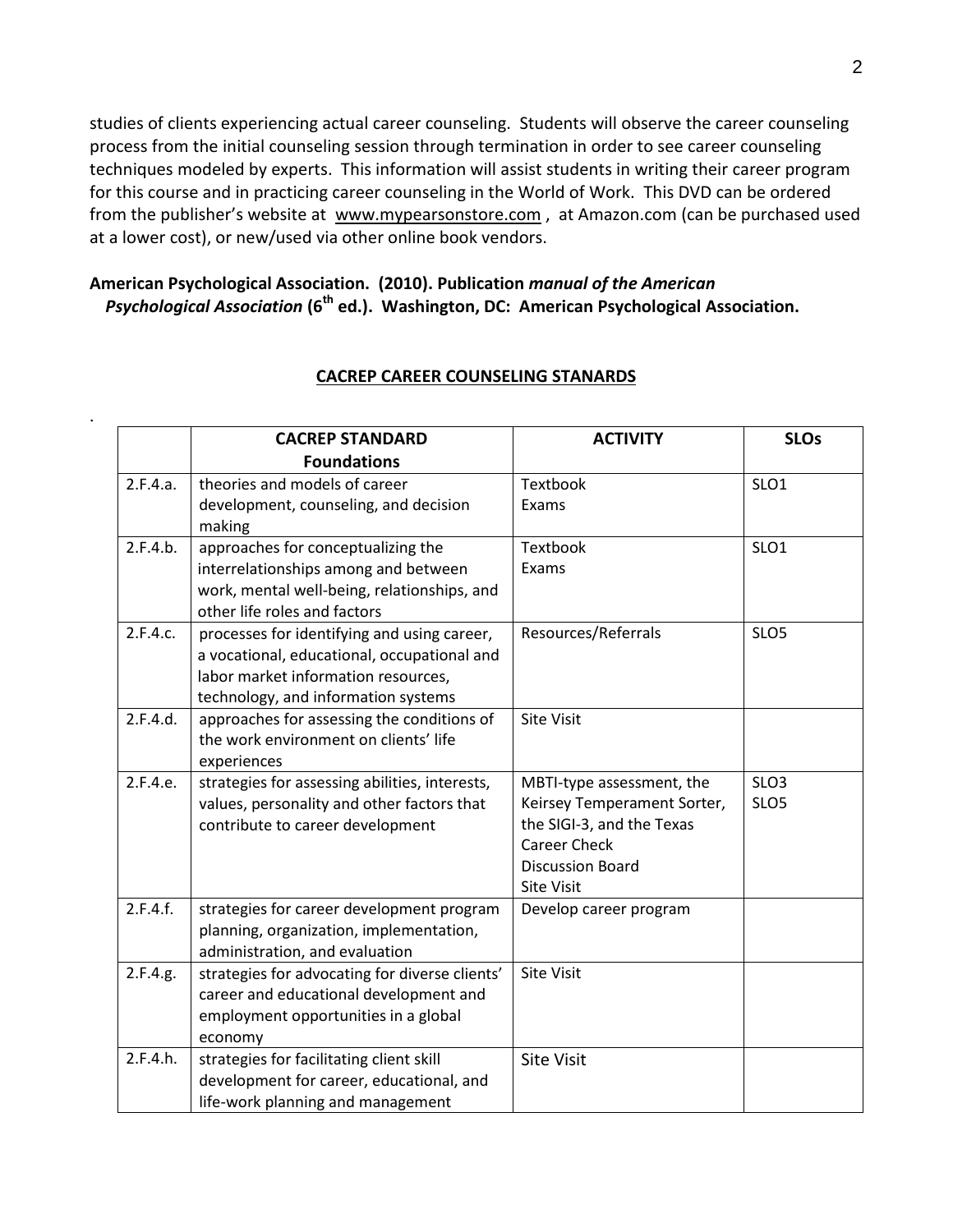| 2.F.4.i. | methods of identifying and using               | MBTI-type assessment, the   |  |
|----------|------------------------------------------------|-----------------------------|--|
|          | assessment tools and techniques relevant       | Keirsey Temperament Sorter, |  |
|          | to career planning and decision making         | the SIGI-3, and the Texas   |  |
|          |                                                | <b>Career Check</b>         |  |
|          |                                                | <b>Site Visit</b>           |  |
| 2.F.4.i. | ethical and culturally relevant strategies for | <b>Site VIsit</b>           |  |
|          | addressing career development                  |                             |  |

|          | <b>CACREP STANDARD</b>                  | <b>ACTIVITY</b>             | <b>SLOs</b>      |
|----------|-----------------------------------------|-----------------------------|------------------|
|          | <b>Foundations</b>                      |                             |                  |
| 5.B.1.a. | history and development of career       | Textbook, Exams,            |                  |
|          | counseling                              | Chapter outlines            |                  |
| 5.B.1.b. | emergent theories of career development | Textbook, Exams,            | SLO <sub>1</sub> |
|          | and counseling                          | Chapter outlines, Videos    | SLO <sub>2</sub> |
| 5.B.1.c. | principles of career development and    | Textbook, Exams,            | SLO <sub>1</sub> |
|          | decision making over the lifespan       | Chapter outlines, Videos    |                  |
| 5.B.1.d. | formal and informal career- and work-   | MBTI-type assessment, the   |                  |
|          | related tests and assessments           | Keirsey Temperament Sorter, |                  |
|          |                                         | the SIGI-3, and the Texas   |                  |
|          |                                         | <b>Career Check</b>         |                  |
|          |                                         | Chapter outlines, Videos    |                  |

|          | <b>CACREP STANDARD</b>                        | <b>ACTIVITY</b>          | <b>SLOs</b> |
|----------|-----------------------------------------------|--------------------------|-------------|
|          | <b>Contextual Dimensions</b>                  |                          |             |
| 5.B.2.a. | roles and settings of career counselors in    | Reading Textbook, Exams, |             |
|          | private and public sector agencies and        | Discussion Board,        |             |
|          | institutions                                  | Chapter outlines, Videos |             |
| 5.B.2.b. | roles of career counselors in advocating for  | Reading Textbook, Exams, |             |
|          | the importance of career counseling, career   | <b>Discussion Board</b>  |             |
|          | development, life-work planning, and          | Chapter outlines, Videos |             |
|          | workforce planning to policymakers and the    |                          |             |
|          | general public                                |                          |             |
| 5.B.2.c. | the unique needs and characteristics          | Reading Textbook, Exams, |             |
|          | of multicultural and diverse populations      | <b>Discussion Board</b>  |             |
|          | with regard to career exploration,            | Chapter outlines, Videos |             |
|          | employment expectations, and                  |                          |             |
|          | socioeconomic issues                          |                          |             |
| 5.B.2.d. | factors that affect clients' attitudes toward | Reading Textbook, Exams, |             |
|          | work and their career decision-making         | <b>Discussion Board</b>  |             |
|          | processes,                                    | Chapter outlines, Videos |             |
|          | impact of globalization on careers and the    |                          |             |
|          | workplace                                     |                          |             |
| 5.B.2.e. | implications of gender roles and              | Reading Textbook, Exams, |             |
|          | responsibilities for employment, education,   | <b>Discussion Board</b>  |             |
|          | family, and leisure                           | Chapter outlines, Videos |             |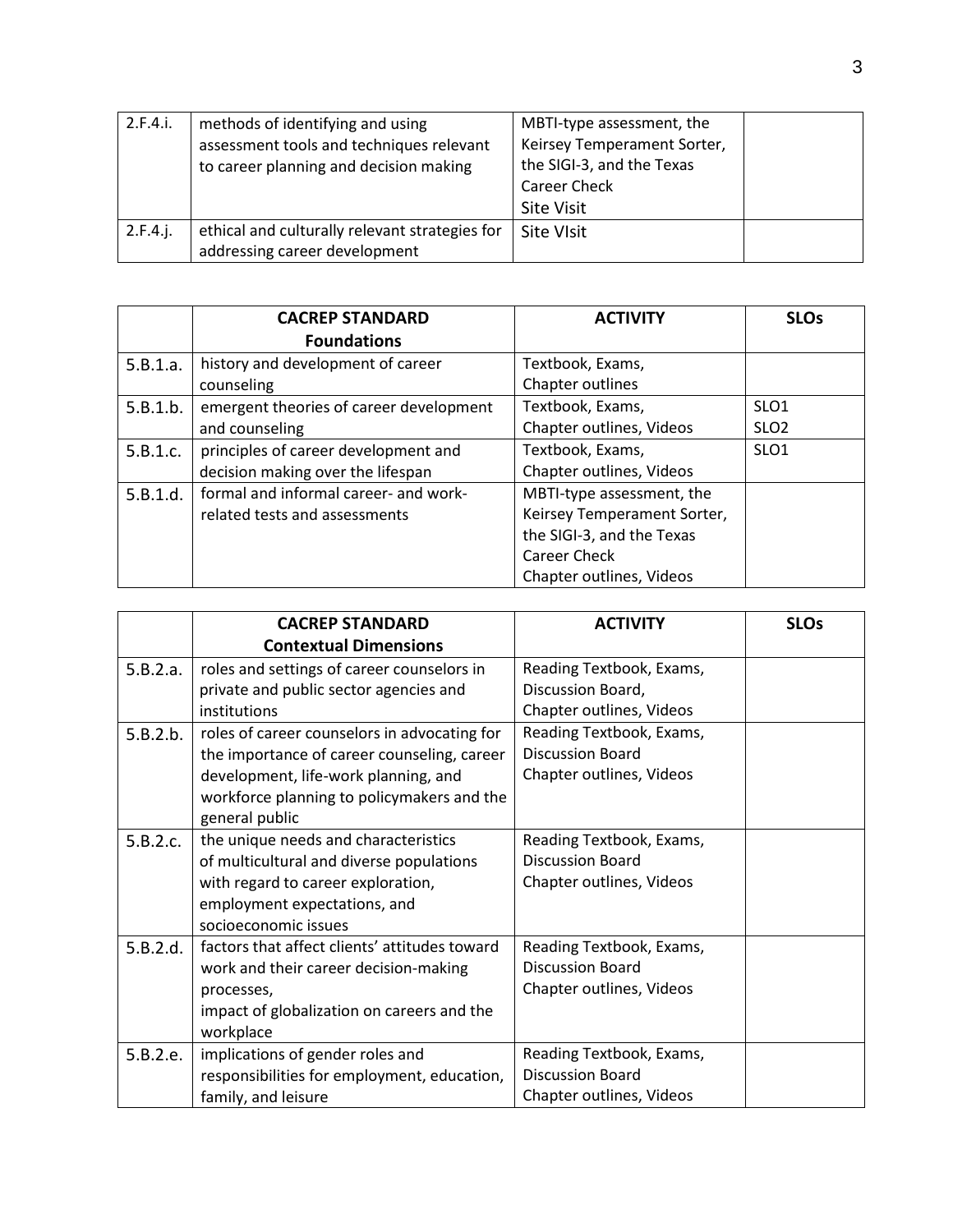| 5.B.2.f. | education, training, employment trends,       | Reading Textbook, Exams,     |  |
|----------|-----------------------------------------------|------------------------------|--|
|          | and labor market information and              | <b>Discussion Board</b>      |  |
|          | resources that provide information about      | Chapter outlines, Videos,    |  |
|          | job tasks, functions, salaries, requirements, | Develop a Career Program for |  |
|          | and future outlooks related to broad          | an agency                    |  |
|          | occupational fields and individual            |                              |  |
|          | occupations                                   |                              |  |
| 5.B.2.g. | resources available to assist clients in      | Textbook, Exams,             |  |
|          | career planning, job search, and job          | Chapter outlines, Videos     |  |
|          | creation                                      | Develop a career agency      |  |
|          |                                               | program                      |  |
| 5.B.2.h. | professional organizations, preparations      | Reading Textbook, Exams,     |  |
|          | standards, and credentials                    | <b>Discussion Board</b>      |  |
| 5.B.2.i. | professional organizations, preparation       | Reading Textbook, Exams,     |  |
|          | standards, and credentials relevant to the    | <b>Discussion Board</b>      |  |
|          | practice of career counseling                 | Chapter outlines, Videos     |  |
| 5.B.2.j. | legal and ethical considerations specific to  | The NCDA Code of Ethics      |  |
|          | career counseling                             | <b>Discussion</b>            |  |

|          | <b>CACREP STANDARD</b>                      | <b>ACTIVITY</b>       | <b>SLOs</b> |
|----------|---------------------------------------------|-----------------------|-------------|
|          | <b>Practice</b>                             |                       |             |
| 5.B.3.a. | intake interview and comprehensive          | Develop agency career |             |
|          | career assessment                           | program               |             |
| 5.B.3.b. | strategies to help clients develop skills   | Develop agency career |             |
|          | needed to make life-work role transitions   | program               |             |
| 5.B.3.c. | approaches to help clients acquire a set of | Develop agency career |             |
|          | employability, job search, and job creation | program               |             |
|          | skills                                      |                       |             |
| 5.B.3.d. | strategies to assist clients in the         | Develop agency career |             |
|          | appropriate use of technology for career    | program               |             |
|          | information and planning                    |                       |             |
| 5.B.3.e. | approaches to market and promote career     | Develop agency career |             |
|          | counseling activities and services          | program               |             |
| 5.B.3.f. | identification, acquisition,                | Develop agency career |             |
|          | and evaluation of career information        | program               |             |
|          | resources relevant for diverse populations  |                       |             |
| 5.B.3.g. | planning, implementing, and administering   | Develop agency career |             |
|          | career counseling programs and services     | program               |             |

# **COURSE OBJECTIVES:**

The student will be able to: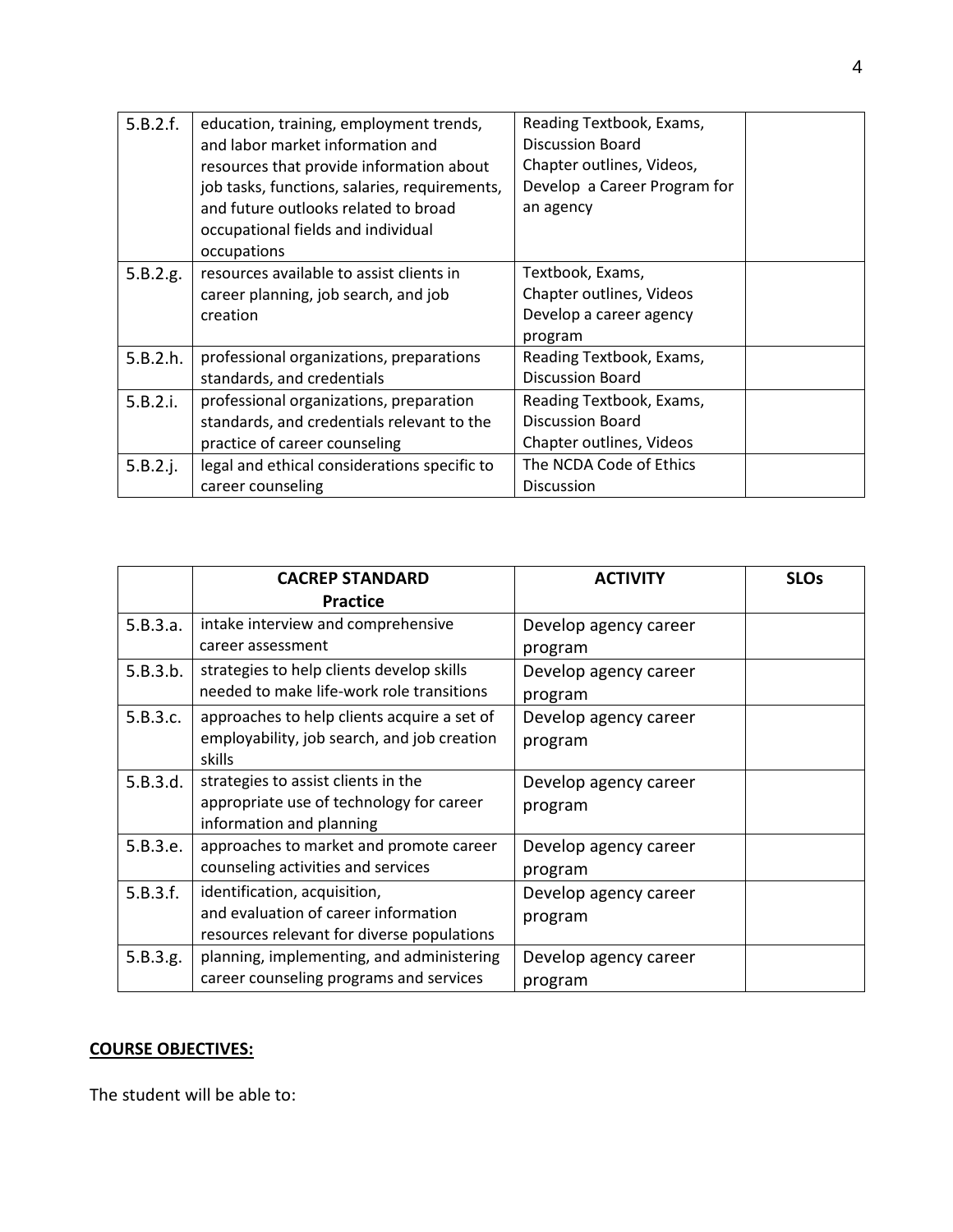- 1. Explain the foundations of career development including appropriate definitions; the theories of career choice; and factors that influence the career decision-making process.
- 2. Explain causes of occupational trends as they affect the world of work; and the classification systems used to describe the world of work.
- 3. Find, explain, and distribute information about the world of work.
- 4. Explain how the career development process is manipulated at various levels of educational growth.
- 5. Demonstrate knowledge of the career development procedures as concerns testing, evaluation, career counseling, job preparation, and job placement.
- 6. Relate the career counselor's opportunities outside the educational field and the trends and issues concerning career information, counseling, and development.

#### **Student Learning Outcome:**

The student will be able to:

- 1. Demonstrate their ability to apply within guidance and counseling, their knowledge of human development, diversity, and factors that affect client's ability to achieve their potential
- 2. Demonstrate their ability to plan, implement, and evaluate a developmental counseling program, this program will incorporate assessment, as well as individual and group counseling services utilizing appropriate theoretical frameworks, techniques, and interventions to address personal, interpersonal/social, and educational needs.
- 3. Demonstrate the ability to communicate and collaborate effectively with others in diverse settings, including the community in order to facilitate client success, and will demonstrate the ability to apply ethical, legal, and professional standards.

#### **Counselor Education Marketable Skills**

- 1. Graduates will demonstrate oral and written communication skills to apply in careers related to mental and behavioral health including school counseling.
- 2. Graduates will demonstrate knowledge of ethics, social justice issues, and multicultural concerns to apply in careers related to mental and behavioral health including school counseling.
- 3. Graduates will demonstrate knowledge of human growth development throughout the lifespan to apply in careers related to mental and behavioral health including school counseling.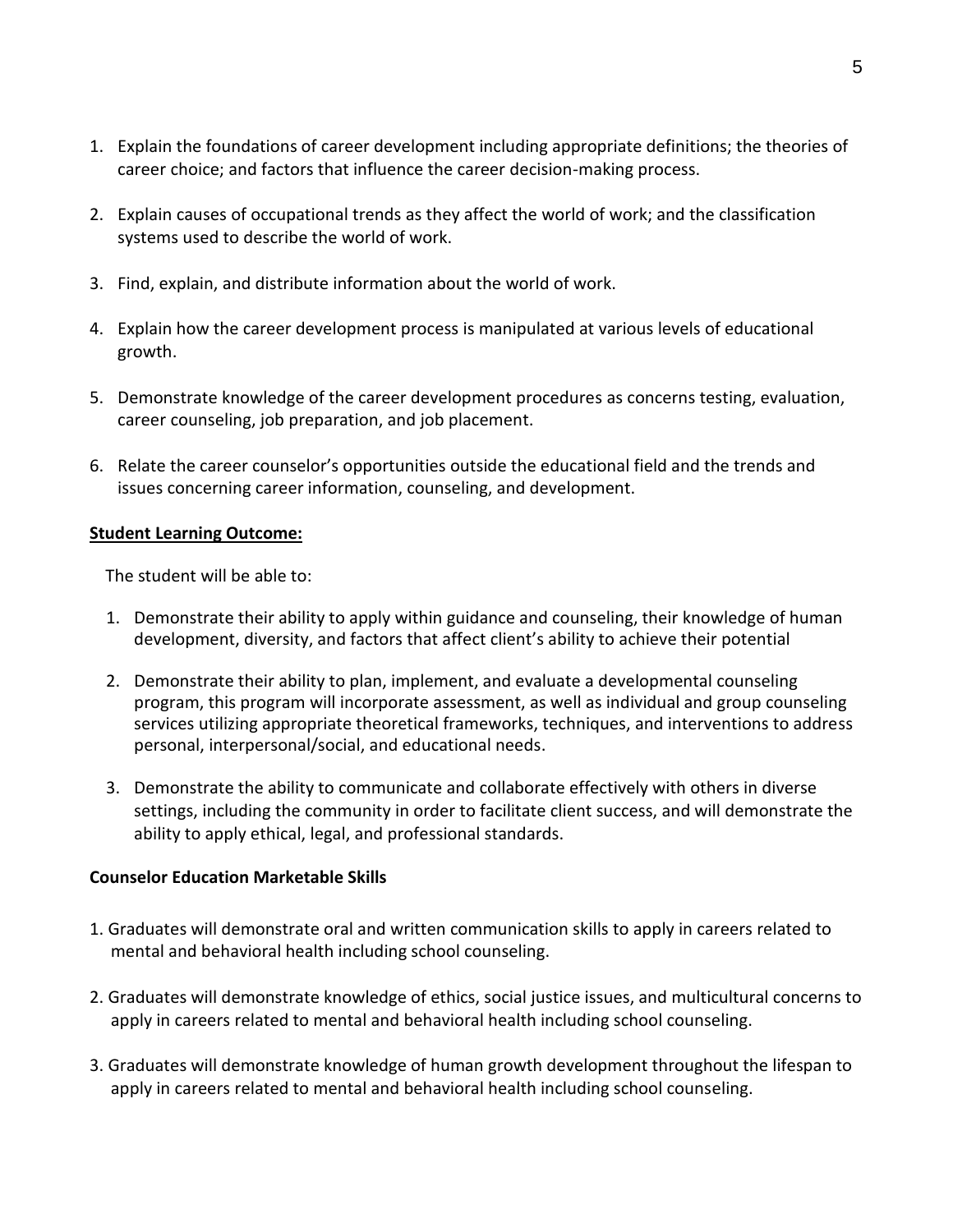#### **ATTENDANCE POLICY:**

You are responsible for reviewing the university policies on Absences and Class Attendance in the SRSU Student Handbook. **Online participation policy**. This is a web-enhanced course, and therefore is subject to the Sul Ross State University online participation policy. You are free to work at your convenience as long as you meet the assignment deadlines. You are expected to log in to the Backboard site several times each week. The University policy for attendance in webdelivered courses states that non-participation (not logging in) for more than three weeks in a long semester, or for one week during a summer session, may result in the student being dropped from the course by the professor. If a student is enrolled in an online course and fails to stay active, fails to submit assignments, and/or does not reply to emails from the instructor, he/she will be dropped from the course with a grade of "F."

It is the student's responsibility to check the Discussion Board and Sul Ross email daily for the duration of the course.

#### **COURSE REQUIREMENTS:**

#### **Assigned Reading**

See the attached Due Date Schedule for assigned readings. Complete reading assignments and study the material PRIOR to the due date as they will be instrumental to pass the chapter exams.

#### **Class Participation**

Appropriate participation in discussions and activities on the Discussion Board will be an integral part of the learning process; respectful and professional conduct in this venue is expected.

#### **Assignments**

# **NOTE: LATE ASSIGNMENTS WILL NOT BE ACCEPTED. All assignments are submitted on Blackboard only; those assignments submitted after the deadlines on the attached Due Dates Schedule will receive no credit.**

**Career Counseling Program:** Students will work individually to develop a career counseling program appropriate to a specific agency/private practice setting in which the student will be working. This program is a major emphasis in this course. The program should be professionally written. A guideline for the program is available in the Assignments area of Blackboard, as well on the Blackboard Lectures, specifically on the "Course Overview" lecture. Click on the Lectures button to find the "Course Overview" lecture. Attached at the top of that lecture are the instruction documents. (Download and print q"Human Service Agency Counselors-Writing the Program".)

*ALL PROGRAMS MUST FOLLOW THE INSTRUCTIONS AND INCLUDE ALL SPECIFIED SECTIONS TO RECEIVE FULL CREDIT. Note the due date on the attached Due Date Schedule.* **Assignments submitted after the deadline will receive NO CREDIT.**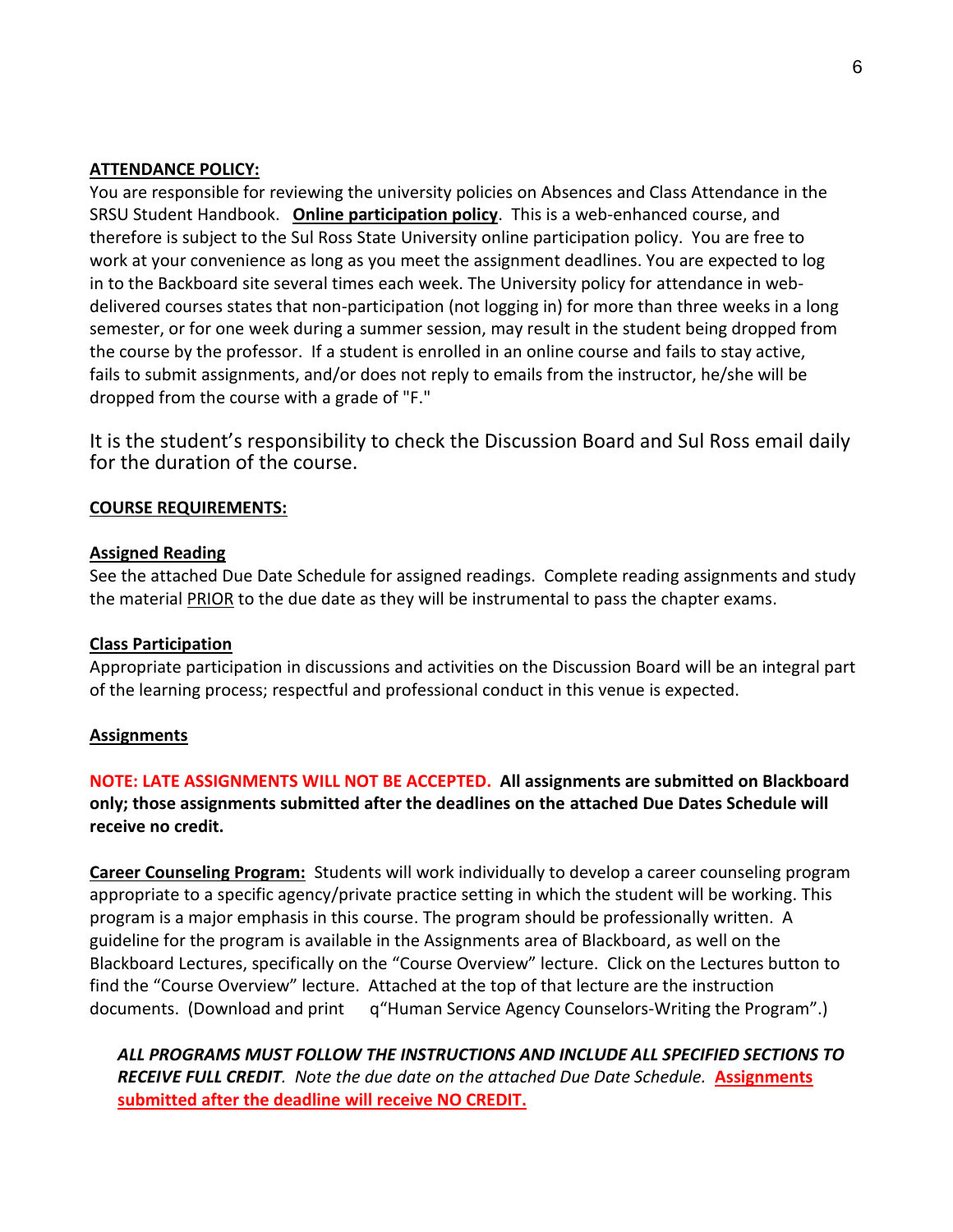**Participation:** Since ED 5313 is an online course, participation will be evaluated in Blackboard online discussions. It is the student's responsibility to check the Discussion Board and Sul Ross email *daily* for the duration of the course.

In order for you to remain enrolled in ED 5313, you must reply to the Blackboard Discussion Board "Online Participation Policy" forum by the deadline posted on the Due Dates listing contained in this syllabus. It is policy at Sul Ross State University that if a student is enrolled in an online course and fails to stay active for a period of 3 weeks, fails to submit assignments, and/or does not reply to emails from the instructor in a timely manner, he/she will be dropped from the course with a grade of "F."

You may access the "Online Participation Policy" forum by entering Blackboard, then selecting Discussion Board. Please follow the directions regarding your required response.

**All written assignments including those in discussion board must follow the writing style found in the most current edition of the American Psychological Association Publication Manual (APA Manual). See** *American Psychological Association Publication Manual* **(6th ed.) <http://www.apastyle.org/stylehelper/>** 

**When you utilize excerpts of materials from existing career programs, from those websites/resources provided you, or from those you find through research, you must cite the source in the body of your paper and include a reference entry at the conclusion of your document.**

**All Papers should follow APA Style. Papers should have one-inch margins, 12-point type, and double line spacing. A running head (see page 41 of the APA manual for directions and an examples) should be used with each submission saying '***MENTAL HEALTH/AGENCY PROGRAM'*  **Number all pages in the upper right hand side (do not restart with page one with each new assignment, but continue numbering from the previous assignment); edit for English usage, grammar, and style. Papers with multiple errors may not be accepted or will receive a reduction in grade. An emphasis in this particular course is writing in a manner to demonstrate your professionalism and scholarship.**

#### **Academic Integrity:**

Students in this class are required to demonstrate scholarly behavior and academic honesty in the use of intellectual property. A scholar is expected to be timely, prepared, and focused. Meaningful, respectful, and pertinent online participation is also expected.

Examples of academic dishonesty include but are not limited to: turning in another person's work as one's own; or copying from professional works or internet sites without citation. For this assignment, students who copy an existing career program will receive no credit. Although students are expected to use and cite materials from appropriate sources, this career program is to be designed by the individual student.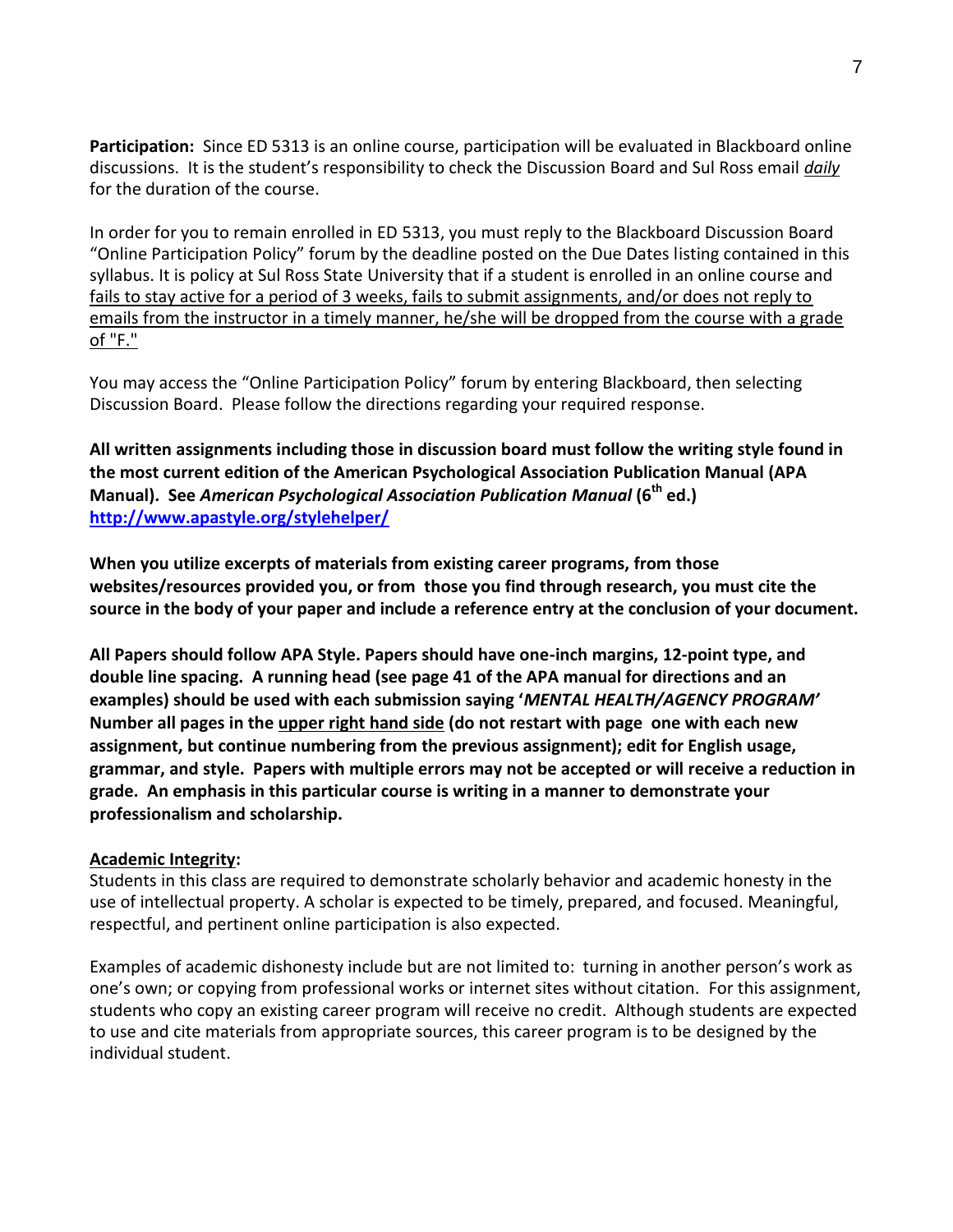**Site Visit and Presentation:** Select an university/college or agency which offers or includes career or vocational counseling in its programming for its clientele (universities' career centers, Texas Workforce Commission, etc.). A set of questions for the visit will be found on the Discussion Board "Site Visit" Forum on Blackboard. After completing the visit, post your report about your visit on the Site Visit Discussion Board Forum; use the site visit questions as the format. Copy each question and record your response. You are also required to provide feedback to one other student whose site visit information was helpful or interesting. Note the due date in the Syllabus

**Discussion Board Assessments:** In addition to the Site Visit assignment, there are four Assessment Discussion Board assignments and once Code of Ethics discussion. They are the **MBTI-type assessment, the Keirsey Temperament Sorter, the SIGI-3, and the Texas Career Check.** You may find these on the following forums on the Discussion Board: the MBTI Forum, the Keirsey Temperament Sorter Forum, the SIGI-3 Forum, Texas Career Check Forum, and the NCAA Code of Ethics Forum. You will take these four online assessments and report your results/impressions on the appropriate discussion board forum. Follow the instructions on each of the five forums. Note the due dates for each of these assignments in the Syllabus.

**Exams.** Refer to the Due Dates Schedule at the end of this syllabus for the Exams. There are four major exams. Exams will be open to take at the beginning of the semester and will close on the due dates. The exams are taken and scored online, and are in multiple choice formats. Access the Exams by clicking on the Exams button on the main course page. Before you take the tests, make certain to click on the Lectures button and download and print the Power Points and the Study Outline. These will assist you in your reading and in preparing for the tests. You will not pass these exams without proper preparation. There will be no retakes.

#### **GRADING:**

Note: Grades are earned based on the quality of the work completed. **Assignments submitted after due dates will receive no credit.** Grades of **Incomplete (I)** are not given in the Professional Studies Division of Sul Ross State University *except* in the *most extreme* situations. A grade of "A" will not be given in this course unless the student's writing reflects graduate level quality and the written career program is superior.

**FINAL GRADING: A=100-91% B=90-81% C=80-71% F=70-0%** 45% - **Career Program** 15% - **Site Visit Report** 25% - **Exams** 15% - **Discussion Board: Four Assessments and The NCDA Code of Ethics** Career Program**: Introduction to the Career Program** 10 points

**Philosophy of Career Counseling** 10 points **Demographics** 10 points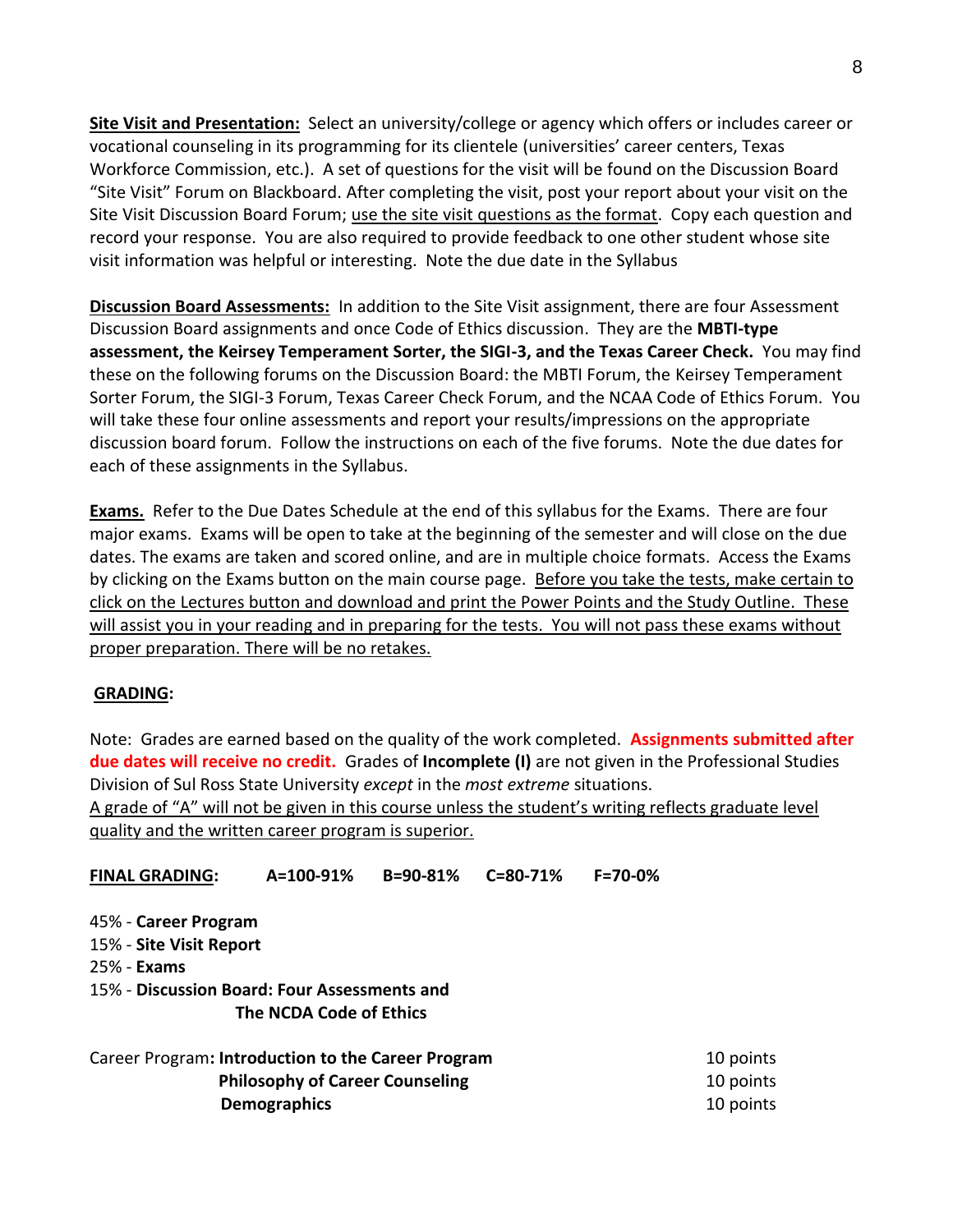| <b>Needs Assessment</b>    | 10 points |
|----------------------------|-----------|
| <b>Three Components</b>    | 35 points |
| <b>Budget/Funding</b>      | 15 points |
| <b>Resources/Referrals</b> | 5 points  |
| <b>References</b>          | 5 points  |

**NOTE:** Graduate students must maintain a 3.0 GPA to remain in good standing.

# **LATE ASSIGNMENTS WILL NOT BE ACCEPTED**

# **No Extra Credit assignments will be offered nor is there a partial credit on late assignments!!!!!**

Grades of **Incomplete (I)** are not given in the Professional Studies Division of Sul Ross State University *except* in the *most extreme* situations.

A grade of "A" will not be given in this course unless the student's writing reflects graduate level quality and the written program is superior.

*Distance Education Statement***:** Students enrolled in distance education courses have equal access to the university's academic support services, such as Smarthinking, library resources, such as online databases, and instructional technology support. For more information about accessing these resources, visit the SRSU website. Students should correspond using Sul Ross email accounts and submit online assignments through Blackboard, which requires secure login information to verify students' identities and to protect students' information. *[If the course requires students to take proctored exams or to purchase additional software or equipment, please describe those requirements here.]* The procedures for filing a student complaint are included in the student handbook. Students enrolled in distance education courses at Sul Ross are expected to adhere to all policies pertaining to academic honesty and appropriate student conduct, as described in the student handbook. Students in web-based courses must maintain appropriate equipment and software, according to the needs and requirements of the course, as outlined on the SRSU website.

# **Technological Assistance:**

Students, refer to the information posted on the main Blackboard login page for information regarding Blackboard Support Staff assistance with technological difficulties. The Help Desk is also available to students 24 hours a day, 7 days a week and may be accessed by phoning 888-691-5071.

# **Resources/Required Websites:**

**Students, access the following websites for inclusion in your Career Program.** *I will expect to see a number of these reflected in your objectives/activities, where they are developmentally appropriate for your client population.* **Include correct citations and reference entries for each**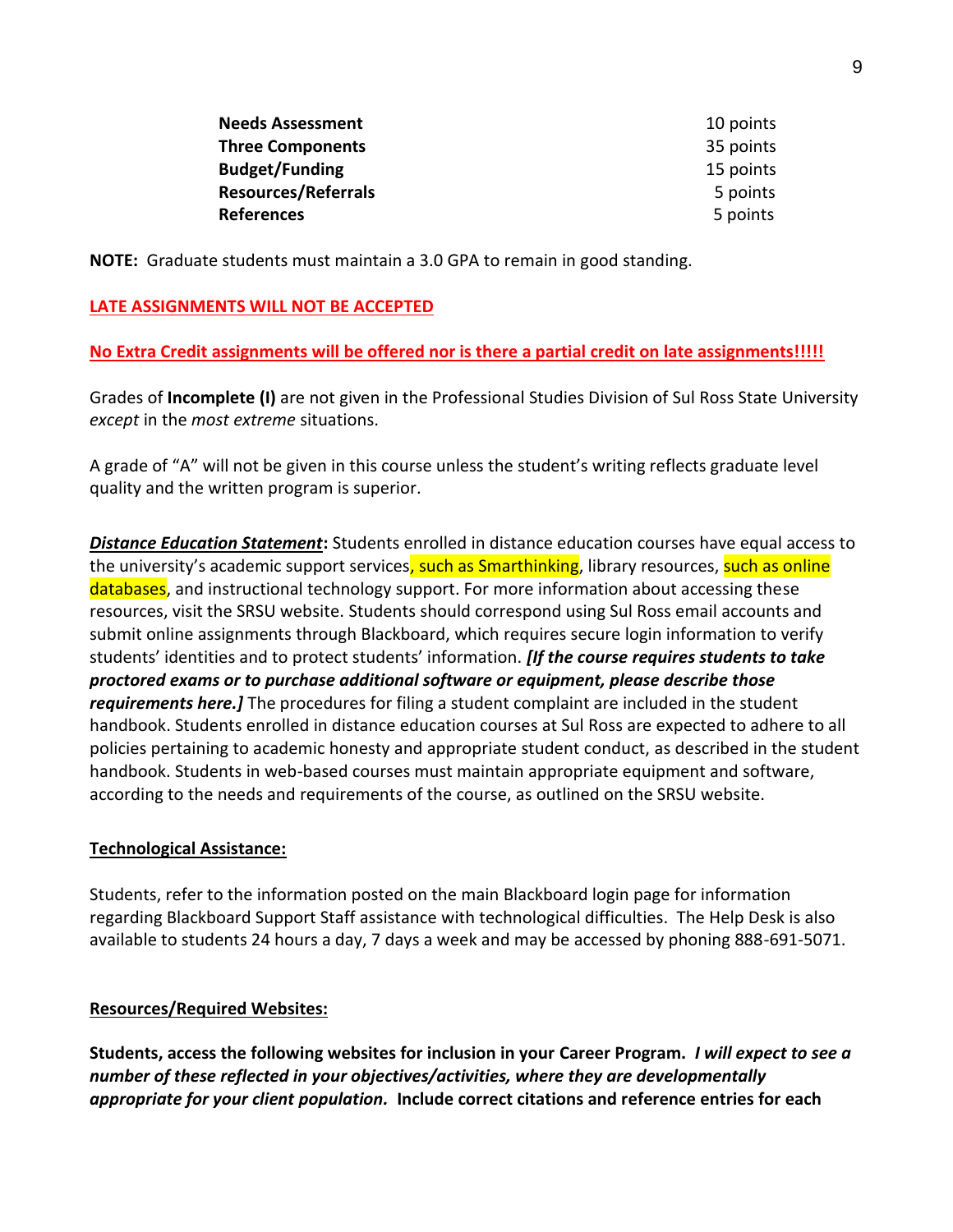**website included in your Career Program. Human service counselors, some of these sites may not be appropriate for your client population; this is dependent on their developmental stages and life situations. Certain of the sites, like the Texas Workforce Commission sites, and those sites with career cluster information are generally applicable. The final four listings are the links for the online assessments to be accessed via the Discussion Board The MBTI-type Assessment, The Keirsey Temperament Sorter, the SIGI-3, and the Texas Career Check. These were mentioned previously on this syllabus in your Discussion Board Assessments Assignment).**

Whether clients are college-bound or plan to enter the workforce directly after high school, ACT Plan can help all clients.

# [http://www.act.org/content/act/en/products-and-services/workkeys-for-](http://www.act.org/content/act/en/products-and-services/workkeys-for-employers/assessments.html)

[employers/assessments.html](http://www.act.org/content/act/en/products-and-services/workkeys-for-employers/assessments.html) ACT Work Keys and Key Train. KeyTrain is the complete interactive learning tool for career readiness skills. At its foundation is a targeted curriculum written specifically to help people master the applied workplace skills as defined by the WorkKeys® system. This core curriculum is complemented by diagnostic tools, soft skills curriculum, and a powerful reporting system to form a robust career readiness learning system. Career Ready 101™ is the ACT comprehensive career training course that helps you design a program based on your resources. It is an integrated approach to exploring careers and their skill requirements, building workplace skills using KeyTrain remediation, and creating life literacy with such skills as financial awareness and job searching. With its flexible online or instructor-led options, Career Ready 101 is a powerful way to set up learners for success in all areas of career readiness.

<http://www.texascaresonline.com/wowmenu.asp> This is Texas CARES, a very helpful career tool offered through the State of Texas, Texas Workforce Commission. It includes self-assessments, career cluster information, occupation information, etc.

<https://twc.texas.gov/students> This is offered through the Texas Workforce Commission. There are links on this site to career programs and resources. Labor Market and Career Information (LMCI) is a department of the Texas Workforce Commission within the External Relations Division. Their mission is to improve the way Texans make career and educational decisions by providing useful and reliable information about careers, educational training options and jobs.

<http://www.actstudent.org/college/>This is the ACT "Why Go to College?" site. It is a very helpful tool to assist with college planning! There are resources there for students and their families.

<http://www.actstudent.org/testprep/> This is the online ACT online Prep tool. This is very helpful for students!

For K-12 from the Bureau of Labor Statistics, Exploring Career Information at<http://www.bls.gov/k12>

<https://web3.ncaa.org/ecwr3/> <http://www.ncaa.org/about/student-athlete-eligibility> for NCAA student eligibility information. You as the counselor will need to help student athletes transition to college.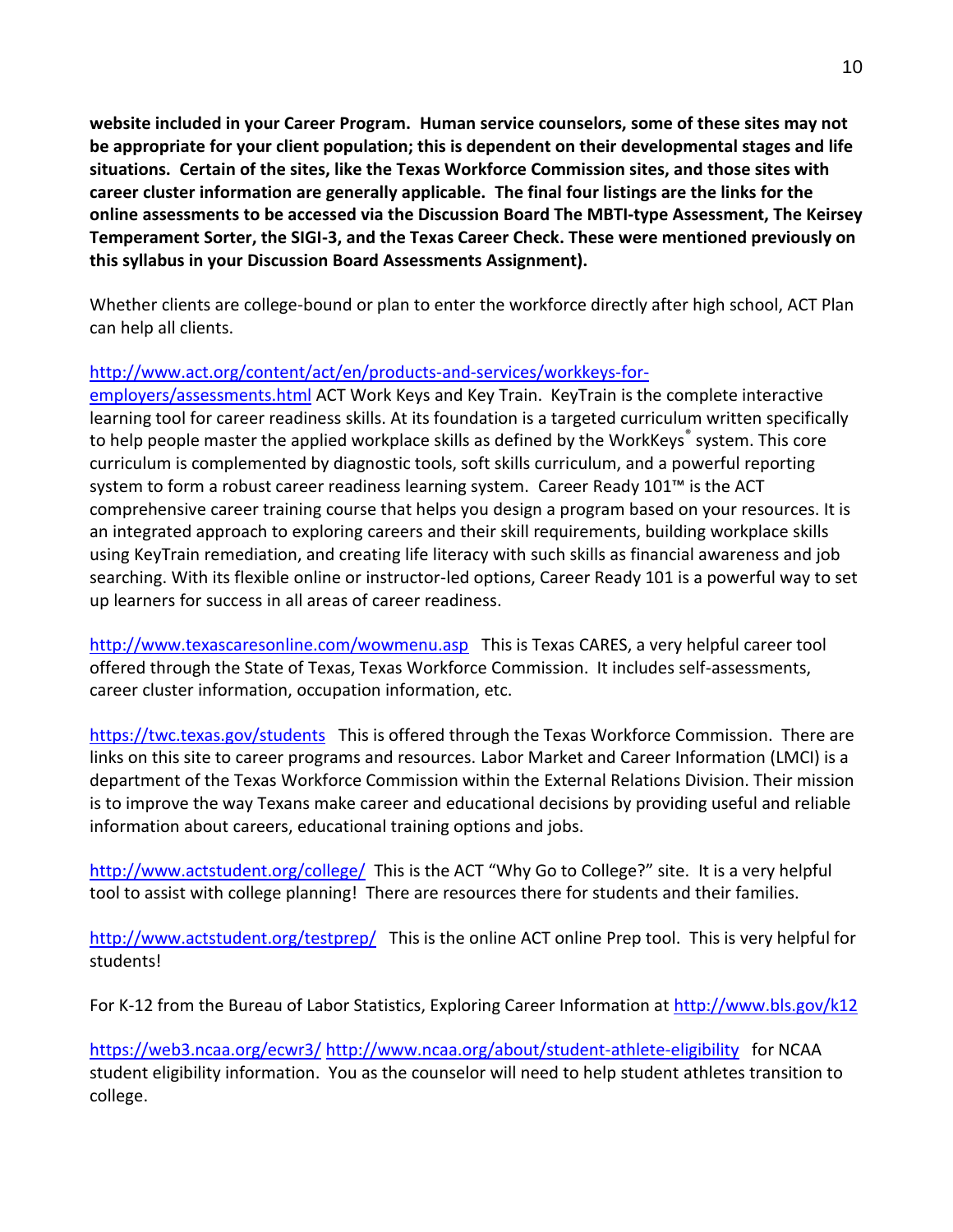<https://lincs.ed.gov/professional-development/resource-collections/profile-573> This site includes the World-of-Work Map and the Career Cluster and Areas. Click on both of them, and incorporate them into your programs!

[http://www.act.org/content/act/en/products-and-services/act-profile/education---career](http://www.act.org/content/act/en/products-and-services/act-profile/education---career-planning.html)[planning.html](http://www.act.org/content/act/en/products-and-services/act-profile/education---career-planning.html) This is a good site for students to explore career options. This is offered through the ACT.

<https://www.skillsone.com/Pdfs/smp284104.pdf>This is the strong Interest Inventory Profile and Interpretive Report. Although we will not take the Strong Interest Inventory, it is one of the premier interest inventory tools in the world, and I want you to see how it is structured by viewing this sample report. This is an excellent career tool. You will be expected to know about the Strong Interest Inventory on your counseling standardized tests! This test is based on Holland's codes, and is appropriate for use with high school juniors and seniors, college students, and adults. See page 180 in your textbook.

**http://www.sulross.edu/page/1500/seniors-grad-students-beyond** This will take you to Sul Ross's career links. Examine the job interview guide, the interview questions and tips, etc.

The following sites contain wonderful information for both human service agency counselors and school counselors; they are from the U.S. Department of Labor Employment & Training Administration:

<http://wdr.doleta.gov/SCANS> This site has the SCANS (Secretary's Commission on Achieving Necessary Skills) documents, and details the Five Competencies (Resources, Interpersonal, Information, Systems, and Technology). These are the areas of skill people need to succeed in the world of work. The Three-Part Foundation of Basic Skills, Thinking Skills, and Personal Qualities are also detailed.

<https://www.careeronestop.org/> This U.S. Department of Labor site includes helpful tools for online assessment, career options exploration, youth resources, and dealing with job loss, etc.

<http://www.doleta.gov/usworkforce/> This U.S. Department of Labor site examines such current issues as re-employment.

# **Students, all of you will complete the four following online assessments:**

[http://www.humanmetrics.com/cgi-win/jtypes2.asp](http://www.humanmetrics.com/cgi-win/JTypes2.asp) This is an online text *based on* the MBTI (Myers-Briggs/Jung Typology). Take the test, then click on "Score It" at the bottom of the questions. On the screen will be your four letter "type," for example, ENFJ. Select the "Type" description by J. Butt" and print out your description. You will use this for the Discussion Board MBTI Forum.

<http://www.keirsey.com/>Take the free Sorter (click on the colorful button at the top right of your screen--it reads "Click to Take Sorter,") then select the free Temperament Report. Make sure that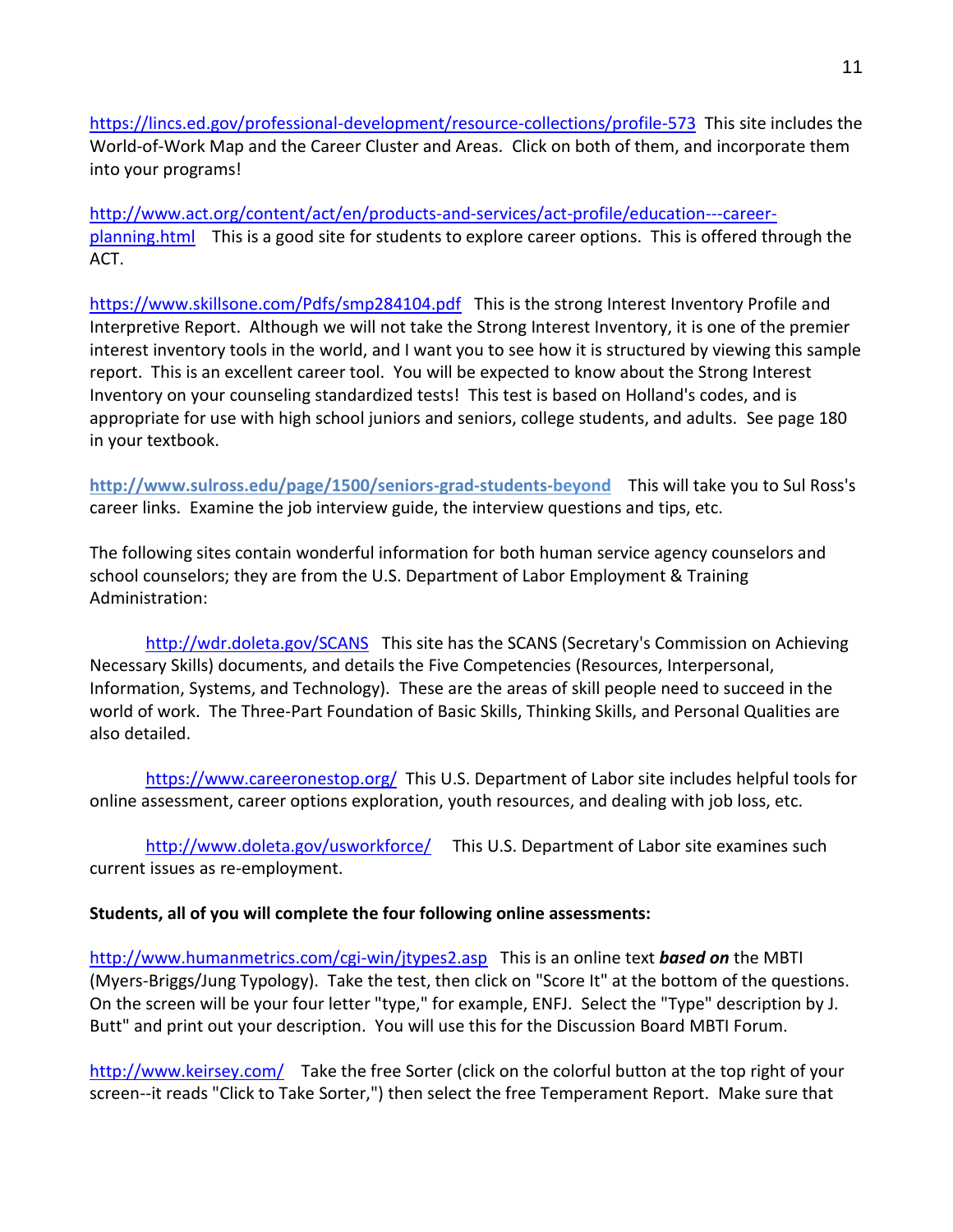you click on the "The Four Temperaments" link on the top right menu bar underneath the "Take the Sorter" logo to read in detail about the four temperaments. What does the sorter suggest about you? Be sure to record your results from the Free Sorter, so that you can respond on the Keirsey Temperament Sorter Discussion Board Forum! Post a thread recording your results from the Free Sorter on this forum and state how those results are connected to career.

<http://www.sigi3.org/login.asp?SQ=1363&SK=5919503210> Type this URL into your browser. This will take you to the Sul Ross career resources page, and in the middle of the listings, you will see **SIGI 3**. You will be taking the SIGI 3 assessment. Click on the SIGI 3. **You will need to register.** Use your sulross email username and ID (the same way your access your Sul Ross email) to login to the SIGI 3. You will see a Welcome Menu and some Tips for using the SIGI. Then select "Continue" at the bottom, then "Use an Assessment Tool." Take the "Values," "Interests," "Personality Type," and "Skills" surveys. This will take some time, so be sure to block out some time to work on this. You will then search the job database using your results. Play some of the Videos for jobs, see the job comparison grids, play with the deciding square, etc. until you feel comfortable with these SIGI resources. You can build a portfolio in SIGI, and re-enter to continue working with these resources. And you might learn something about yourself in regard to career in addition to finding some good resources you might incorporate into your career program!

[http://www.TexasCareerCheck.com](http://www.texascareercheck.com/) . This is a good tool to use with high school aged clients. You will explore occupations or college options. It includes an interest assessment, a high school graduation plan, regional labor market information and hot jobs. You can call 1-800-822-7526 to order a free counselor packet containing samples of their career development products: tabloids, books, brochures, bookmarks, pocket resume and posters. Or you can visit the LCMI webpage at [www.lmic.state.tx.us.](http://www.lmic.state.tx.us/) After you have taken the assessment, post your results in Discussion Board.

# **SRSU Disability Services:**

The University is committed to equal access in compliance with the Americans with Disabilities Act of 1990 (ADA) and Section 504 of the Rehabilitation Act of 1973. The Disability Services Coordinator has the responsibility to ensure students with disabilities the opportunity for full participation in programs, services, and activities.

Students seeking disability services need to contact the Disability Services Coordinator located in the University Center Room 211. The mailing address is P.O. Box C-171, Sul Ross State University, Alpine, TX 79832. Telephone: 432-837-8178; Fax: 432-837-8724.

# *DUE DATES for Assignments for Ed 5313 – Spring 2020*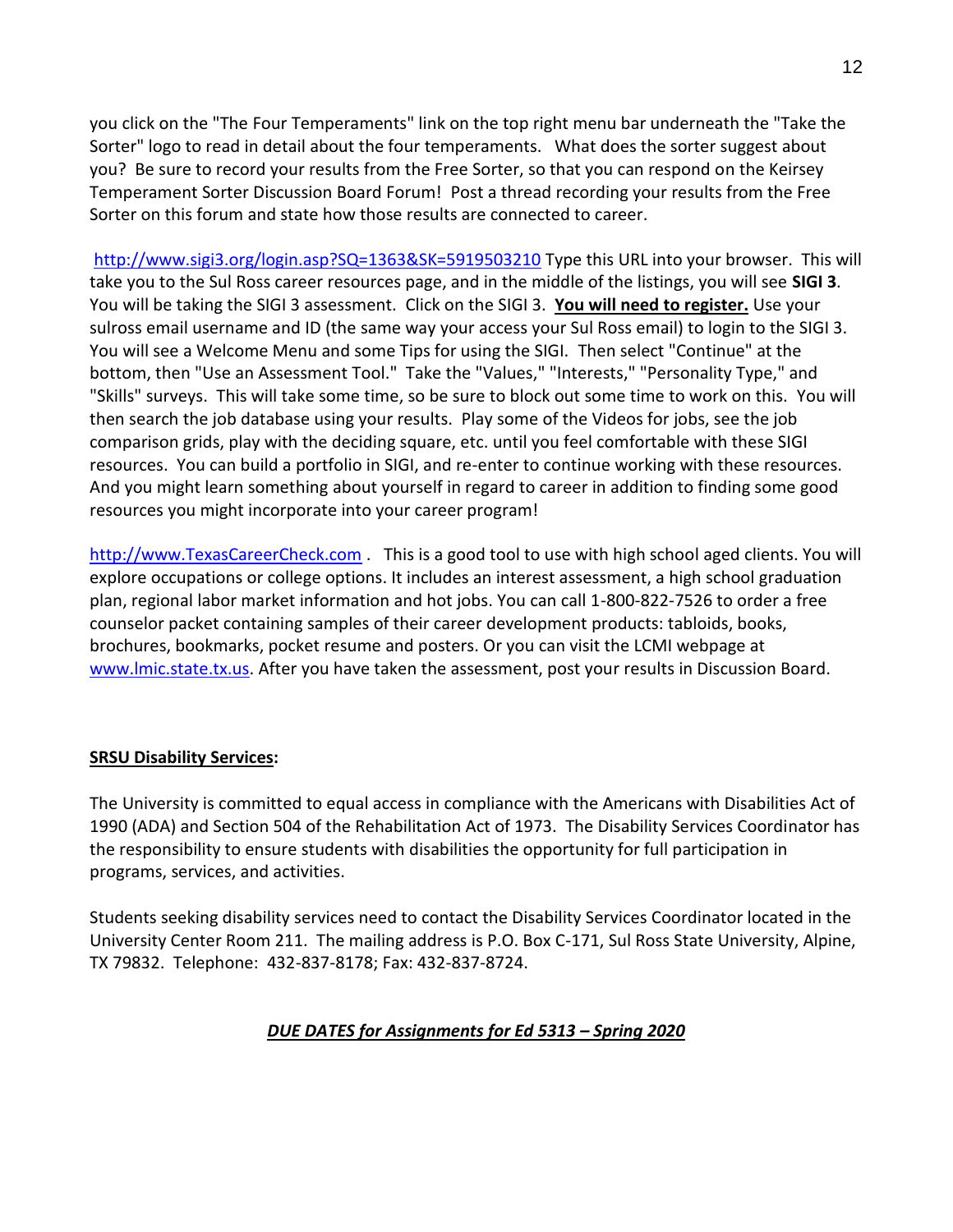*Read the assigned chapters and complete the assignments/quizzes PRIOR to the deadline. The deadline is midnight Central Standard Time (CST) on the due date. Assignments submitted after the deadline will receive no credit.*

**\*\*\*Additional individual assignments may be given.**

**APA must be followed for ALL written assignments including Discussion Board Postings**

- January 13 Online ED 5313 course officially begins.
- January 17 Online Participation Policy Agreement posted on Discussion Board must be completed before receiving credit for assignments,
- January 17 Introduce Yourself on the Discussion Board
- January 24- Chapters 1-4 reading due, Power Points, and Study Outline (download from Lectures on Blackboard) examined.
- January 24 **Exam #1** over Chapters 1-4
- January 31 **MBTI Assessment** results posted on Discussion Board Forum
- February 7 **Introduction to Career Program Due**
- February 14 **Personal Philosophy of Counseling Due**
- February 21 Chapters 5-8 reading due, Power Points, and Study Outlines examined.
- February 21- **Exam #2** over Chapters 5-8
- February 28 Deadline to email Professor Hayes site visit choice for approval
- February 28 **Keirsey Temperament Sorter** results posted on the Discussion Board Forum.
- March 6 **Demographics Due** (you may use the demographics that you used in Ed 7302 to build from)
- March 13 **SIGI-3** results posted on the Discussion Board Forum.
- March 15 **Community Needs Assessment Due**
- March 20 Chapters 9-12 reading due, Power Points, and Study Outlines examined.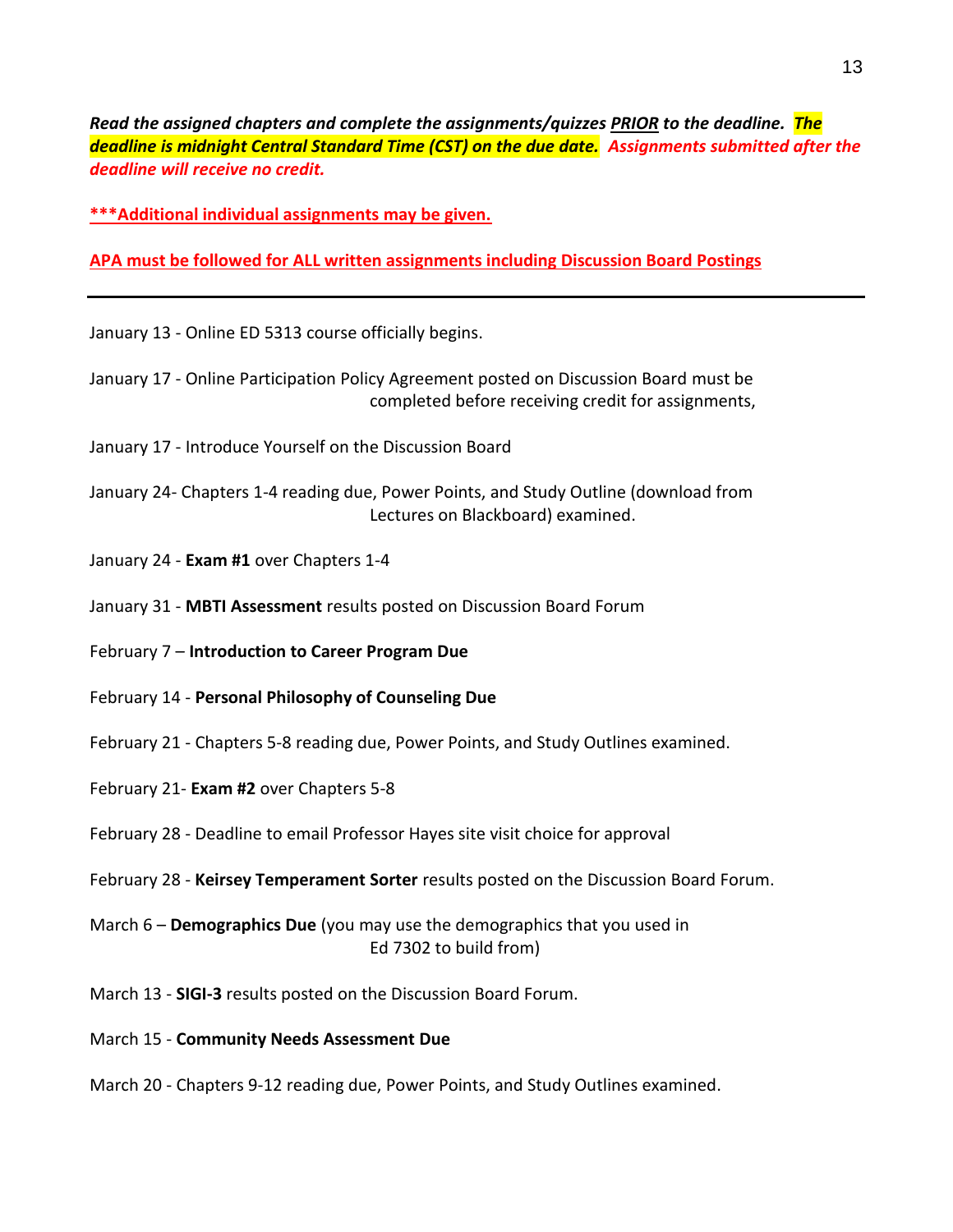March 20 - **Exam #3** over Chapters 9-12

March 27 - **Site Visit Report** answers due on Discussion Board.

April 3 – Texas **Career Check** Due Finish viewing DVD (the supplementary DVD).

April 3 – Last day to drop with a 'W'

- April 10 **Career Components Due**
- April 17 Chapters 13-16 reading due, Power Points, and Study Outlines examined.
- April 17 **Exam #4** over Chapters 13-16
- April 24 **Career Budget/ Funding Due**
- May 1 **Code of Ethics Discussion Due**
- May 7 **Career Resources /Referrals Due**

 **Career References Due**

*May 11 - Grades* 

*Students, you may post your assignments early if you wish; just be sure to post your assignments no later than the deadlines! I recommend that you never wait until the due date in order to submit a quiz on an assignment as technology has a way of causing the most trouble when you need it the most.*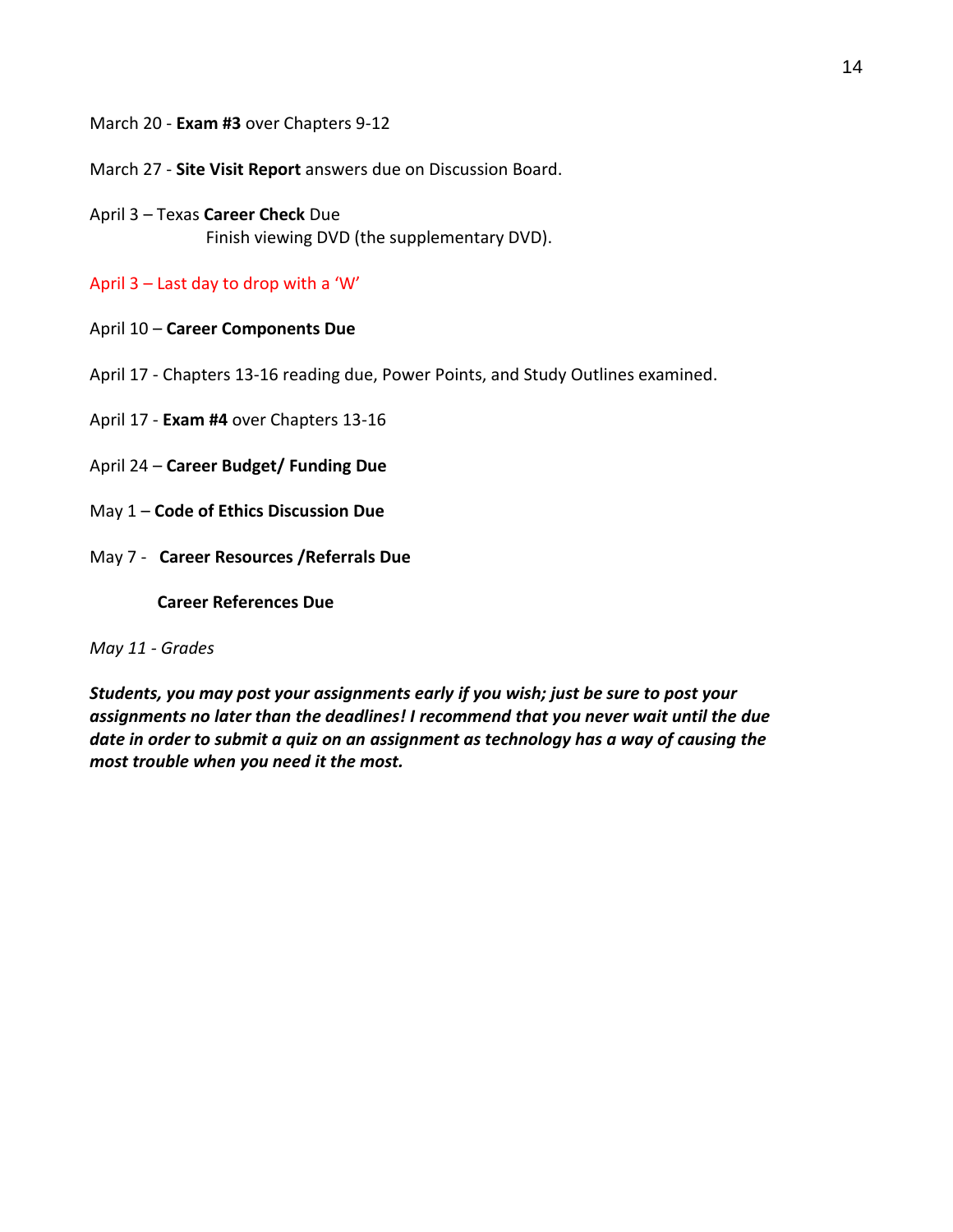**ED 5313 Rubric to Rate Discussion Posts and Papers**

Student Name: \_\_\_\_\_\_\_\_\_\_\_\_\_\_\_\_\_\_\_\_\_\_\_\_\_\_\_\_\_\_\_\_\_\_\_\_\_\_\_\_\_\_\_\_\_\_\_ Date: \_\_\_\_\_\_\_\_\_\_\_\_\_\_\_\_\_\_\_\_\_\_

Topic:\_\_\_\_\_\_\_\_\_\_\_\_\_\_\_\_\_\_\_\_\_\_\_\_\_\_\_\_\_\_\_\_\_\_\_\_\_\_\_\_\_\_\_\_\_\_\_\_\_\_\_\_\_\_\_\_\_\_\_\_\_\_\_\_\_\_\_\_\_\_\_\_\_\_\_\_\_\_\_\_\_\_\_

| Sub-skill                   | <b>Beginning</b>                                                                                                                                 | <b>Basic</b>                                                                                                                                                          | Proficient                                                                                                                                                         | <b>Advanced</b>                                                                                                                                                      | <b>Exceptional</b>                                                                                                                                                                      | <b>Score</b> |
|-----------------------------|--------------------------------------------------------------------------------------------------------------------------------------------------|-----------------------------------------------------------------------------------------------------------------------------------------------------------------------|--------------------------------------------------------------------------------------------------------------------------------------------------------------------|----------------------------------------------------------------------------------------------------------------------------------------------------------------------|-----------------------------------------------------------------------------------------------------------------------------------------------------------------------------------------|--------------|
|                             | 1                                                                                                                                                | $\mathbf{z}$                                                                                                                                                          | 3                                                                                                                                                                  | 4                                                                                                                                                                    | 5                                                                                                                                                                                       |              |
| Integration of<br>Knowledge | The paper did<br>not incorporate<br>knowledge<br>from the                                                                                        | The paper<br>somewhat<br>incorporated<br>knowledge                                                                                                                    | The paper<br>incorporated<br>knowledge<br>from the                                                                                                                 | The paper<br>effectively<br>incorporated<br>knowledge                                                                                                                | The paper very<br>effectively<br>incorporated<br>knowledge                                                                                                                              |              |
|                             | literature or                                                                                                                                    | from the                                                                                                                                                              | literature in                                                                                                                                                      | from the                                                                                                                                                             | from the                                                                                                                                                                                |              |
|                             | class in relevant<br>and meaningful<br>ways                                                                                                      | literature in<br>relevant and<br>meaningful<br>ways                                                                                                                   | relevant and<br>meaningful<br>ways                                                                                                                                 | literature in<br>relevant and<br>meaningful<br>ways                                                                                                                  | literature in<br>relevant and<br>meaningful<br>ways                                                                                                                                     |              |
| Organization                | The paper                                                                                                                                        | The paper                                                                                                                                                             | The paper                                                                                                                                                          | The paper                                                                                                                                                            | The paper                                                                                                                                                                               |              |
| and<br><b>Presentation</b>  | lacked topic<br>sentences,<br>transitions from<br>one topic to<br>another,<br>relevant<br>connections<br>among topics,<br>and a seamless<br>flow | occasionally<br>included topic<br>sentences,<br>transitions<br>from one<br>topic to<br>another,<br>relevant<br>connections<br>among topics,<br>and a<br>seamless flow | consistently<br>included topic<br>sentences,<br>transitions<br>from one topic<br>to another,<br>relevant<br>connections<br>among topics,<br>and a seamless<br>flow | consistently<br>and<br>effectively<br>employed<br>topic<br>sentences,<br>transitions<br>from one<br>topic to<br>another,<br>relevant<br>connections<br>among topics, | uniformly and<br>very effectively<br>employed topic<br>sentences,<br>transitions<br>from one topic<br>to another,<br>relevant<br>connections<br>among topics,<br>and a seamless<br>flow |              |
|                             |                                                                                                                                                  |                                                                                                                                                                       |                                                                                                                                                                    | and a<br>seamless flow                                                                                                                                               |                                                                                                                                                                                         |              |
| <b>Focus</b>                | The paper's<br>topic lacked<br>focus and a<br>clear direction                                                                                    | The paper's<br>topic had<br>occasional<br>focus,<br>direction, and<br>purpose                                                                                         | The paper's<br>topic had<br>focus and<br>clarity of<br>direction and<br>purpose                                                                                    | The paper's<br>topic had<br>effective<br>focus and<br>clarity of<br>direction and<br>purpose                                                                         | The paper's<br>topic had very<br>effective focus<br>and clarity of<br>direction and<br>purpose                                                                                          |              |
| Level of<br>Coverage        | The paper<br>lacked depth,<br>elaboration,<br>and relevant<br>material                                                                           | The paper<br>occasionally<br>included<br>depth,<br>elaboration,<br>and relevant<br>material                                                                           | The paper<br>included<br>depth,<br>elaboration,<br>and relevant<br>material                                                                                        | The paper<br>effectively<br>included<br>depth,<br>elaboration,<br>and relevant<br>material                                                                           | The paper very<br>effectively<br>included depth,<br>elaboration,<br>and relevant<br>material                                                                                            |              |